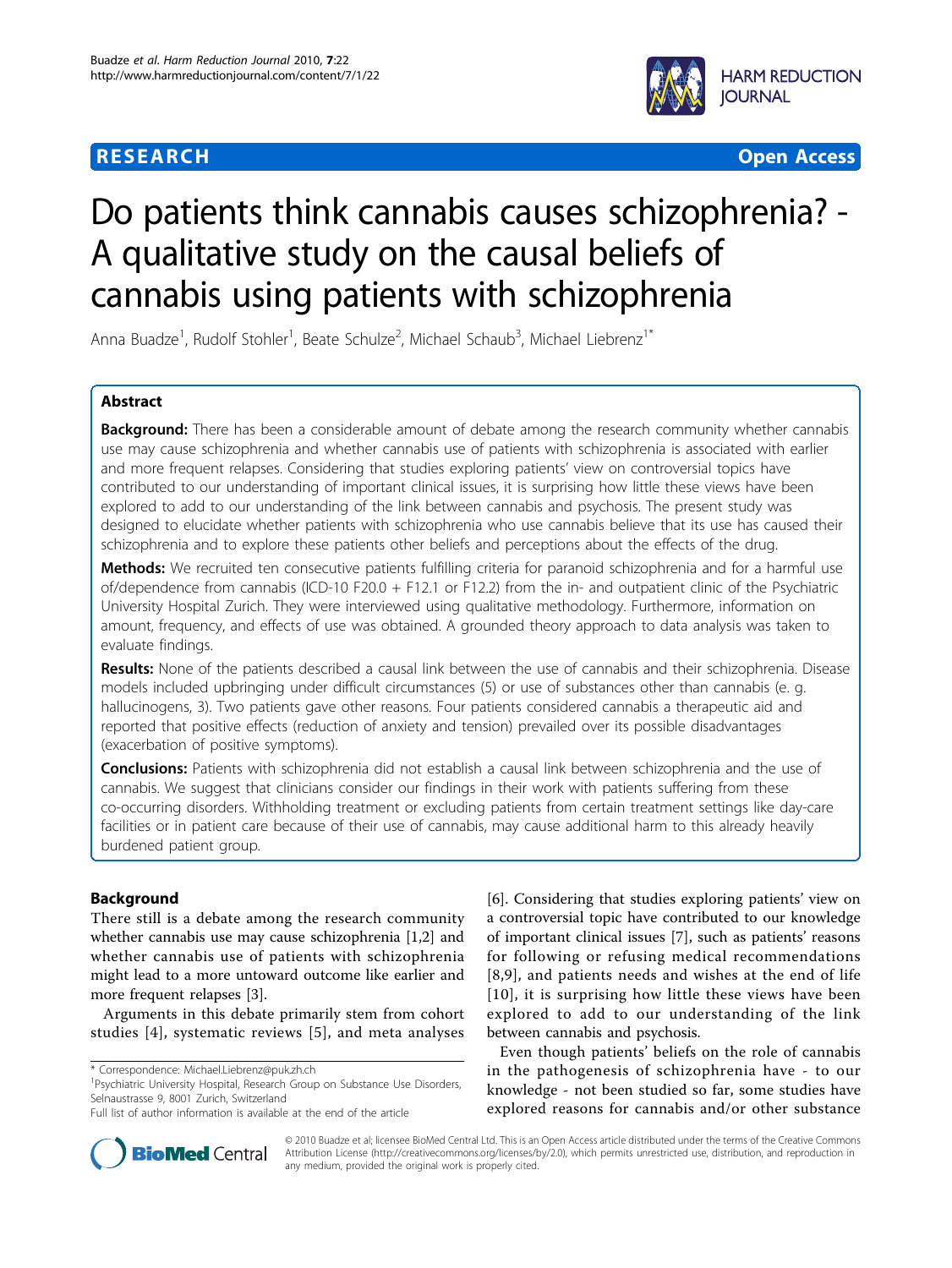use in psychosis, mainly by means of questionnaires (e.g. the Reasons for Cannabis Use Questionnaire, the Psychosis and Drug Abuse Scale (PADAS) and the Cannabis Use Effects Survey [\[11](#page-7-0)-[13](#page-7-0)]).

Generally, it was found that the most frequent reasons for cannabis use among individuals with psychotic disorders were similar to those of healthy subjects (e. g. a wish to relax, to be high, to reduce boredom, social motives [e. g. "to go along with the group"], improving sleep, anxiety, and agitation). However, some of these studies also found that an important part of patients (11-40%) reported to use cannabis to reduce hallucinations [\[12,14,15\]](#page-7-0).

These rather unexpected statements stand in contradiction to the widely held belief of most clinicians that cannabis use is specifically unhealthy for patients with schizophrenia and underline the importance of integrating patients' views into treatment, since they may influence adherence to medical treatment and therefore have an impact on the overall outcome [[8,16\]](#page-7-0).

The present exploratory study uses a grounded theory approach, conducting narrative interviews [[17\]](#page-7-0) to explore - to our knowledge for the first time - disease models of patients with schizophrenia who use cannabis and to clarify whether patients believe in a causal link between cannabis use and schizophrenia.

# Method

Ten consecutive patients fulfilling criteria for schizophrenia (ICD-10 F20.0) and for a current harmful use of/dependence from cannabis (ICD-10 F12.1 or F12.2) were recruited from the in- and outpatient clinic of the Psychiatric University Hospital Zurich. Further inclusion criteria included being 18 years of age or older and willingness to give written informed consent. Exclusion criteria were insufficient language skills, acute psychosis or intoxication and a diagnosis of personality disorder. For each patient the full patient's chart from the clinic with a complete biographical and psychiatric history was available, including diagnosis according to ICD-10.

In order to identify patients' personal perceptions and motivations we used single, unstructured, in depth interviews [\[18](#page-7-0)] lasting for about 1.5 hours. Our topic guide (vide infra) provided a flexible interview framework. A definitive version of it had emerged after the 4th narrative. Interviews started with a narrative opening question concerning patient's subjective disease models. Probes were used to explore the role of cannabis in case it was not covered spontaneously in patients' initial narrative. In addition, we allowed themes and motives identified in earlier interviews to be explored in those following, combining the principles of maximum variation and complexity reduction to simultaneously widen the scope of results and examining previous assumptions [[19\]](#page-7-0).

Care was taken to shape a conversation in which the patient felt free to present his or her own view [[20\]](#page-7-0). All interviews were conducted by the same researcher in the outpatient clinic. Patients received a compensation of 20 Swiss Francs for participation. In addition to the interviews, information on prescribed medication and exact diagnosis (ICD-10) was obtained from clinical records.

A grounded theory approach to data analysis was taken to evaluate findings. This meant allowing the data to "speak for themselves" rather than approaching the data within existing theoretical frameworks [[21](#page-7-0)]. All interviews were tape recorded and then transcribed in full. Transcripts were compared with tapes by the research team and validated with patients, if necessary. Validation of transcripts with patients was necessary in three cases. This was due to technical difficulty (e.g. distracting side noise on tape).

Materials were coded using an inductive qualitative procedure [[22](#page-7-0)]. Categories obtained were discussed in the research team to validate ratings and achieve consensus. AB applied the final code, with confirmation of consistency through blind dual coding of two transcripts with ML. Authorization by the local ethics committee was obtained before the study was conducted. All patients were assured complete confidentiality and provided their written informed consent to the study, specifically to the tape-recorded interviews.

#### Topic Guide

« How would you describe the condition you are suffering from? »

« What is/are the cause/s of your illness? »

« You might have heard that there might be a relationship between the consumption of cannabis and the likelihood of developing a mental disorder at a later time. How do you feel about that? »

« What are the effects if you consume cannabis? »

« Do these effects vary over time or condition you are in when smoking? »

#### Results

Patients' characteristics, diagnosis and consumption patterns are described in table [1.](#page-2-0)

### Patients' explanatory models about the origin of their mental illness

Nine of the interviewed patients regarded themselves as suffering from a mental disorder. While seven patients identified themselves as suffering from schizophrenia, one viewed himself as being depressed and one described himself as emotionally unstable. One patient did not regard himself as suffering from a mental disorder at all, but stated to only have some mental health problems.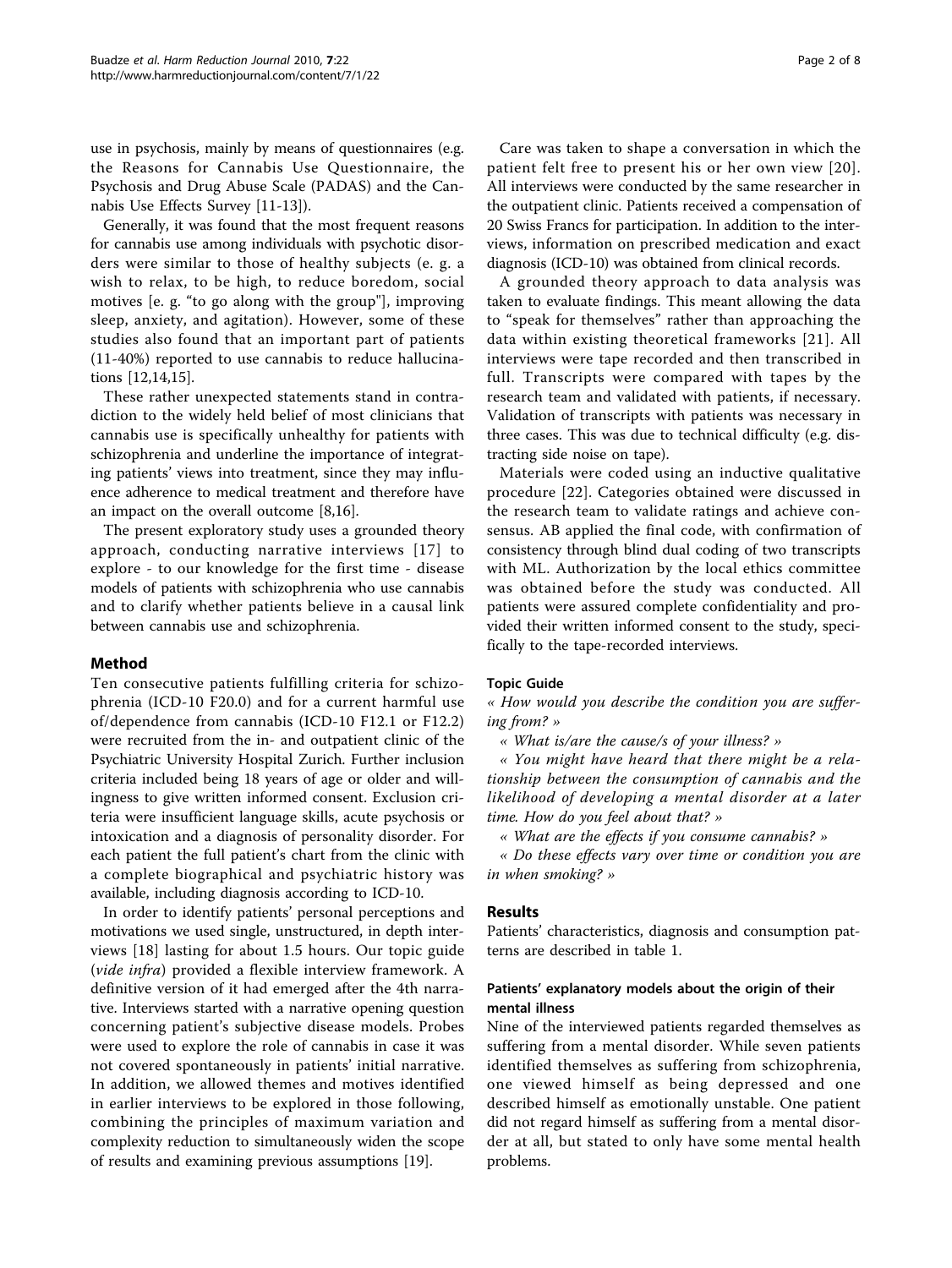| subject age sex Initials |    |              |      | use of cannabis |                         |                  |                                  |                     | prescribed drugs<br>at time of<br>interview** | diagnosis<br>$(ICD-10)$                 | occupation                                    |
|--------------------------|----|--------------|------|-----------------|-------------------------|------------------|----------------------------------|---------------------|-----------------------------------------------|-----------------------------------------|-----------------------------------------------|
|                          |    |              |      | starting<br>age | years of<br>consumption | max.<br>joints/d | way of<br>quanity in consumption | frequency<br>of use |                                               |                                         |                                               |
| VP1                      | 26 | m            | P.O. | 12              | 14                      | 10               | smoking                          | $2-3/w$             | none                                          | F20.0 F12.24<br>F20.0,                  | disability<br>pension<br>commercial<br>clerk, |
| VP <sub>2</sub>          | 27 | m            | P.A. | 16              | 11                      | $\overline{7}$   | smoking                          | 2/w                 | C, AD, B                                      | F11.22,<br>F12.25,<br>F14.26,<br>F13.20 | disability<br>pension<br>medical school       |
| VP3                      | 42 | m            | M.B. | 14/15           | 27                      | 12               | smoking                          | daily               | N                                             | F20.0 F.12.25                           | drop out<br>commercial<br>clerk,              |
| VP4                      | 27 | m            | K.C. | 12              | 15                      | 20               | smoking                          | 2/w                 | M, B, N                                       | F20.0,<br>F11.22,<br>F12.24             | disability<br>pension<br>commercial<br>clerk, |
| VP <sub>5</sub>          | 36 | m            | S.F. | 16              | 20                      | 3                | smoking                          | daily               | N, AD                                         | F20.0,<br>F12.25, F33.0                 | 50% workload<br>lumberjack,                   |
| VP <sub>6</sub>          | 43 | m            | H.G  | 20              | 23                      | 15               | smoking                          | $1-2/w$             | N, AD                                         | F11.22,<br>F12.24, F20.0                | disability<br>pension high<br>school drop     |
| VP7                      | 34 | m            | Z.A. | 17              | 17                      | 15               | smoking                          | sporadic            | N, MS, M                                      | F20.03,<br>F12.20                       | out, disability<br>pension                    |
| VP8                      | 51 | m            | R.S. | 17              | 34                      | 10               | smoking                          | sporadic            | N, MS, AD                                     | F20.0, F43.1,<br>F14.2, F12.24          | mason,<br>disability<br>pension               |
| VP9                      | 44 | $\mathsf{f}$ | N.A. | 20              | 24                      | 5                | smoking                          | sporadic            | $\mathbb N$                                   | F41.3,<br>F20.0,12.24                   | social worker,<br>100% workload               |
| <b>VP10</b>              | 53 | $\mathsf f$  | B.L. | 16              | 37                      | 4                | smoking                          | sporadic            | N, B                                          | F20.01,<br>F11.22,<br>F12.2, F50.1      | waitress, 100%<br>workload                    |

#### <span id="page-2-0"></span>Table 1 Patients' characteristics, cannabis use, and medication

\*\*AD = antidepressants; N = neuroleptics; R = Ritalin®; C = Concerta®; B = benzodiazepines; M = modafinil; MS = mood stabilizers

In our sample all patients had developed thorough explanatory models about the origin of their mental condition. Although each individual etiological concept was unique in its own way, it was possible to identify common major themes and shared features. It has to be noted, however, that some overlapping between themes occurred. Three of the ten patients identified more than one contributing cause and had adopted a multi-factorial explanatory model.

We identified five major themes on perceived causation, which we characterize below, starting with the most commonly expressed perception.

#### Family induced

Most frequently patients attributed the development of their mental disorder to their upbringing under difficult circumstances, comprising parental neglect, parental overprotection, and physical or psychological abuse:

«... I suffer from paranoia. That is because I was beaten at home and I was neglected. What is left over is anxiety. It is still enough if someone raises the voice to me. It will scare me. Both my parents, my father and my mother, beat me physically...»

S.F. 36y. male, cannabis use since age 16

«...It all started when I was around 12 - 13 years old. My parents were constantly quarrelling, so I began daydreaming: Everything what happened was just a theatrical play with me becoming merely a facade. Because of that I had no chance to relax. The lack of relaxation is the reason, why I suffer from schizophrenia today...»

### M.B. 40y. male, cannabis use since age 14

«...Discrimination. My mother completely denied me when she got a new partner. I got my voices because of the denial. The entire story with my psychosis started because of discrimination...»

N.A. 44y. female, cannabis use since age 20

#### Drug induced

Repeatedly patients described an alteration of their mental state, after a moderate or excessive use of one or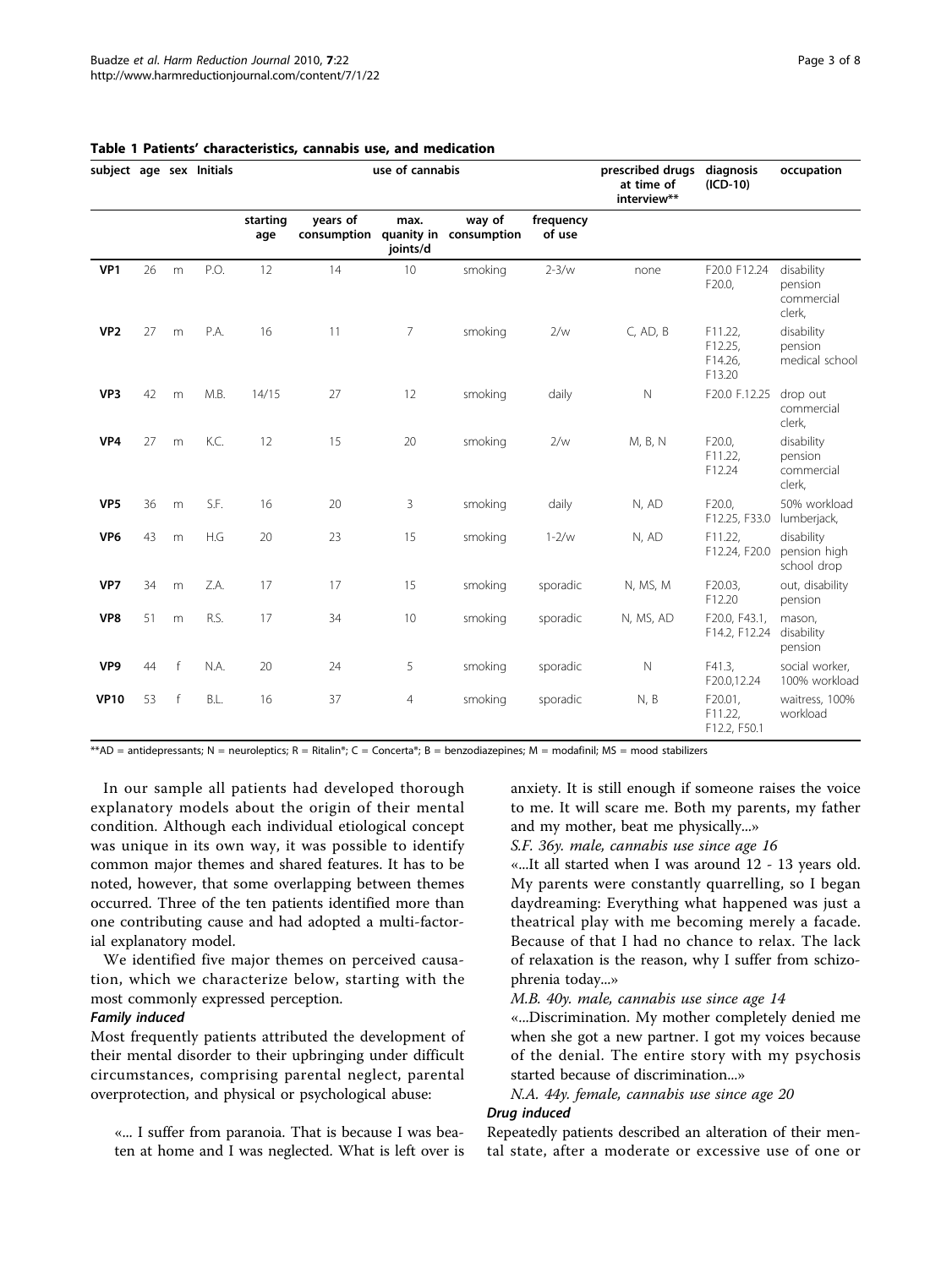more legal or illegal substances. They thought that this alteration had led to a permanent damage of their mental health. Our patients attributed the capability of inducing such changes solely to hallucinogens and nonhallucinogenic amphetamines. Interestingly, cannabis was rarely mentioned in this context.

«...To put it simply: Excessive labor of the brain, because of to much methamphetamine. That was difficult. I went to a friend of mine, banged against her door and told her that she should be watching out for me... It went on for an entire night, it just was too much. I think the reason (for my illness) is an overwork of my brain...»

K.C. 27y. male, cannabis use since age 12

«...I once took too much ecstasy. They took me to the Klinik Hard (regional hospital in the Zurich area) and after this event it was a gradual process until I got schizophrenia...»

P.O. 26y. male, cannabis use since age 12

«...I had used other stuff before, LSD, so I had heard voices at the age of 17-18 years. Also alcohol played a major role in developing this illness...»

H.G. 43y. male, cannabis use since age 20

«...At a party I was finally offered a drug cocktail containing stimulants and LSD and that is when my illness really got rolling...»

Z.A. 34y. male, cannabis use since age 17

# Socially induced

Some explanatory models given by patients focused on social factors as the main reason for developing schizophrenia. Factors like loneliness, conflicts in partnership, and problems at work or school were mentioned, but were not seen as causally related. The main motive identified was "social pressure" as exemplified below:

«...My family put a lot of social pressure on me and I began to feel stressed. My siblings are all very successful and have prestigious jobs. My sister is an attorney, my older brother is a doctor, and the other is a philologist. During my first years of attending school, I was successful as well. But then I started to feel a lot of pressure and a lot of stress. I am sure that my illness was to some extent induced by that stress...»

Z.A. 34y. male, cannabis use since age 17

# "Biological" or genetic models

Two patients put forward biological explanations for why they were suffering from schizophrenia. Interestingly though, biological explanations were only given as part of a multi-factorial approach, when patients described more than one contributing cause for their illness.

«...On the other hand I am burdened by a family history with schizophrenia and that has practically to do with it as well. My grandfather had this disposition...»

Z.A. 34y. male, cannabis use since age 17

«...All three girls have problems. One of my sisters is in psychiatric treatment as well. One person was contagious, like spreading influenza... this person was my mother»

N.A. 44y. female, cannabis use since age 20

# Esoteric models

Magical explanatory models were adopted by two of our patients. It has to be noted that both patients had an immigrant background.

«...Having fever is being sick. Having cancer is being sick. Vomiting is being sick. Having a headache is being sick. What I have... I always have the feeling that I do not have everything under control. But it is not really an illness. It is power, and god gives this power to me. I can hear my mother and my father and also other dead people. I have been off to war and I have killed people. People came to me. And now I am scared of those people. I can see through people. One glimpse is enough. This is a gift by god...»

R.S. 51y. male, cannabis use since age 17

«...Back then I was very interested in occultism and that is why I later got into trouble. I started to hear voices and I was followed by demons...»

P.A. 27y. male, cannabis use since age 16

# Patients' view of a causal relationship between cannabis use and schizophrenia

As seen above, one of the explanatory models was connected to the use of substances, mainly focusing on the role of hallucinogens and amphetamines. However, none of the participants made a direct link between cannabis consumption and the onset of psychotic symptoms in their initial narrative statements. This was surprising to us since a potential causal relationship between cannabis use and schizophrenia is currently widely discussed in the Swiss public. Upon further exploration concerning the effects of their cannabis consumption, patients expressed very differentiated views on that topic.

First, patients presupposed a clear temporal order between consuming cannabis and the occurrence of psychotic symptoms for assigning a causal role to their substance use:

«...I have tried to answer this question myself. I really tried to put both things into connection after I had a "mega"-psychosis. But I can assure you, it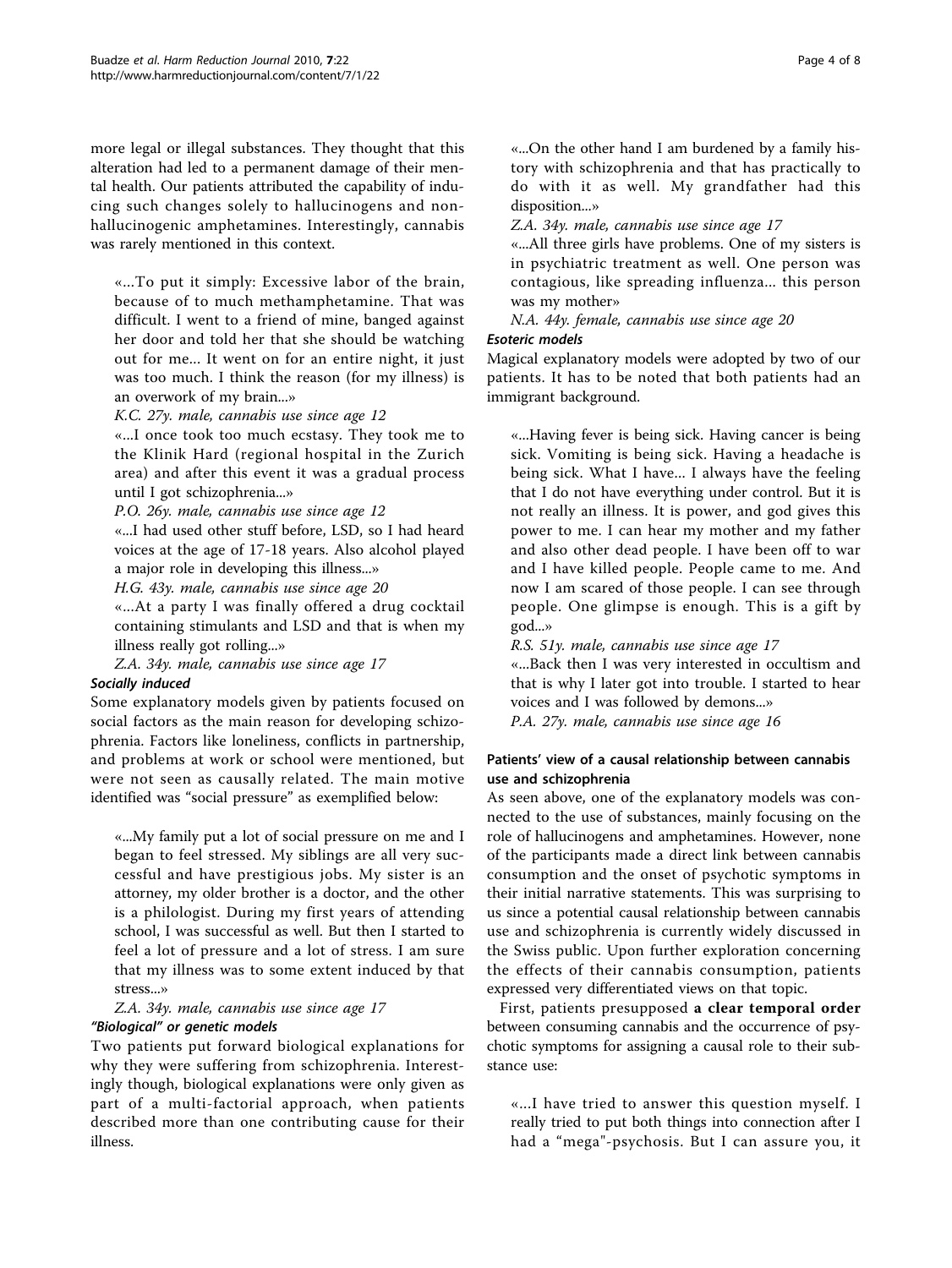came not because of cannabis, this is not the origin of it. I mean I believe that it can make some things more apparent. Not must, but can. Really, it cannot be the origin of it all, because I had these feelings, long before I started with it...» M.B.

In this context, cannabis use was clearly framed as a consequence of psychotic symptoms rather than their origin:

«...The scenario is this: You first go crazy and then you start to smoke. It's not the origin... it is rather that you try to medicate yourself. ...» Z.A.

Further, those questioned reasoned that possible negative effects of cannabis are related to the quality of the cannabis preparation. Differentiating between "good" and "bad" cannabis, they associated "good" cannabis with positive effects, while the use of "bad" cannabis was seen as resulting in negative experiences. In other words, they feel on the safe side as long as they assure using high quality preparations:

«...There is no causal relationship. Some slight influence: It depends on the quality of it. Sometimes it's worse, sometimes it's better, but most often you feel better...»

S.F.

In addition, patients stated that, in their view, adverse reactions to cannabis are dose-related:

«...I am mentally unstable, not very stable. It can really put me into it (psychosis) if I smoke every day...once, or twice per week that is fine, at the maximum three times. You know, one glass of red wine per day is fine too... as long as it does not become three bottles. It all depends on the amount. For me cannabis is a medical plant. You really can grow old with it. Not like with hard drugs...»

P.O.

«...No. I would say if you consume it within a normal range it could have positive results. If you overdo it then results will follow. If you take it together with cocaine symptoms just intensify. I got really anxious and then I started hearing voices...» P.A.

Study participants moreover believed that the effects of cannabis are varying between different individuals. In these contexts, patients might use downward social comparisons with sufferers experiencing more severe psychotic symptoms than themselves by considering the latter to be "more vulnerable" and thus feel somewhat protected themselves:

«...Cannabis might have played a minor role. I just believe that cannabis is different in every person. You cannot really generalize it. ...» K.C.

Finally, some study participants denied a causal connection between cannabis use and their illness alto**gether**. This may be motivated by the fact that they clearly distinguish between the causation of their illness and an exacerbation of individual symptoms. As the following statements suggest:

«...It did not cause the voices...(but) it disturbs my memory when I use it a lot...» H.G.

«...No. I do not see a connection between my mental problems and cannabis...» N.A.

Effects of cannabis use, its advantages and disadvantages Our study patients regarded the use of cannabis as an important way of self-regulation and self-medication.

While most patients had a rather positive view of cannabis and used it (specifically) to reduce tension, to attenuate symptoms of depression or (simply) for relaxation purposes, some raised concerns especially because of its worsening psychotic symptoms and anxiety. Other drawbacks of using cannabis included its causing of increasing feelings of indifference and its acute aggravating of cognitive deficits.

Frequently it was a shared belief among all patients that positive aspects prevailed over possible disadvantages of cannabis use.

Most frequently, those questioned described that cannabis served them to reduce anxiety and tension Patients' statements may point to the fact they patients perceive cannabis particularly helpful in reducing positive psychotic symptoms:

«...When I smoke it I am better, I am less scared and I don't have bad dreams anymore. I can "regenerate my feelings" with it. Cannabis is an aid. It takes the speed out of my thoughts, I can see my own thoughts and I can arrange them properly...» P.O.

«...I can calm down using it. It has something of a ritual too, when I come home after work at night. It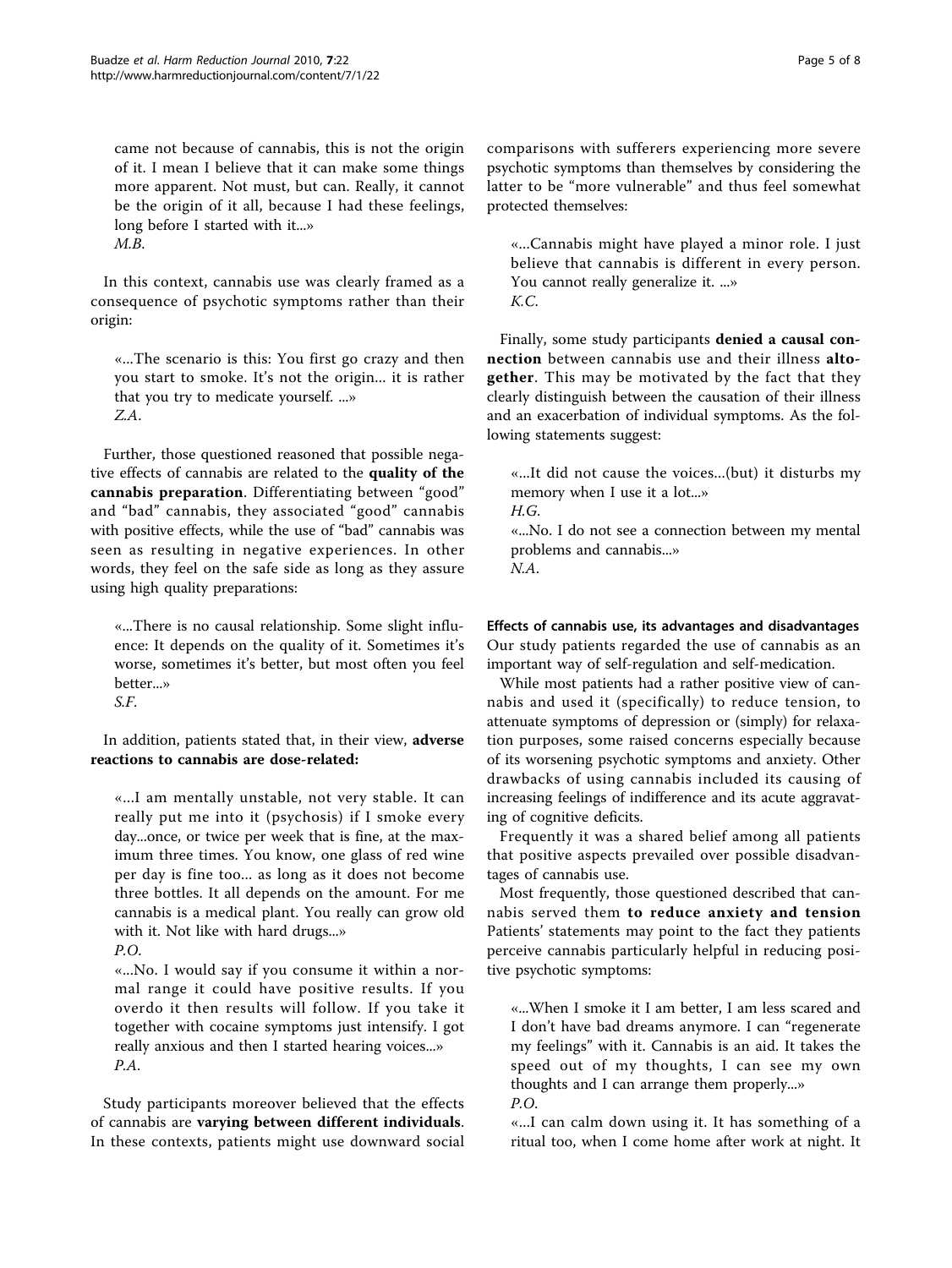can reduce my anxiety. However, if it is bad stuff, it can aggravate anxiety too. I just can lead a better life with cannabis. It makes my problems bearable...» S.F.

«...The voices (with my schizophrenia it is like this - I only hear words, not sentences but words) go away. It calms me down. It also reduces my chronic pain and it loosens me up...» N.A.

«... In the beginning I was fascinated by it, because I could relax so easily. It helped me to put all other things aside...»

P.A.

One patient even envisages a role of cannabis in suicide prevention, assuming that stopping to use it may exacerbate symptoms to such an extent that suicidal behavior might ensue:

«...During psychosis it was different. I felt that something was going on and I thought that cannabis might have different effects altogether. So I stopped using it during this time. I had not used it for days when I jumped...» (The patient had committed a suicide attempt, by jumping out of the window) M<sub>R</sub>

Patients further identified benefits of cannabis in alleviating blunted affect, social withdrawal and lack of motivation. Here, participants ascribed energizing and mood-lifting effects to their cannabis use:

«...I see clear advantages. I am more of a "lonesome wolf". When my spirits are low, it is even worse. I don't want to see anybody. A joint can reverse this. Before I go to work I need to smoke in order to reduce my inner tension somewhat. It disturbs my memory when I use it a lot.

Sometimes when I go shopping and I return, I have forgotten something that I knew I wanted to get before...»

# H.G.

«...You cannot even imagine how tired I was. With it I was more awake and I could think clearly. My tiredness was attenuated and I felt more composed. In the beginning it even improved my concentration and my memory. Disadvantages: If it is of bad quality it makes me feel indifferent...»

Z.A.

«...I have more fantasy and I am more creative. In school it really helped. I could write better essays. I could read more and I was more active. With cannabis I can also bear my crazy thoughts...disconnect. ...»

«...I use cannabis as an antidepressant medication...» M.B.

Some participants expressed a differentiated view on the effects of cannabis. In their view, effects of consumption differ between phases of the illness and their personal state, also implying negative outcomes if using cannabis in the "wrong circumstances":

«...In 90% of the times I don't have adverse effects. In 10% of the times I get flashbacks. That is a price I am willing to pay... Cannabis enhances my feelings either way. If I have a bad day I will become more depressed, on a good day I become more joyful...» P.O.

«... When I first started using it and I was really nervous and I smoked marijuana I was panicking... » R.S.

# **Discussion**

In this present exploratory study we examined disease models expressed by cannabis using patients with schizophrenia and clarified whether this patient group suspected a causal link between cannabis use and their illness.

We identified five major motives in the disease models of schizophrenia patients with a co-occurring abuse of cannabis: Mental illness was attributed towards upbringing under difficult familial circumstances, to social pressure, and to the use of legal and illegal substances. Additionally, genetic and esoteric explanations were given.

These motives do not fundamentally differ from explanatory models that have been elucidated in a study on schizophrenia patients without a co-occurring substance use disorder. Using a semi-structured interview, Angermeyer et al. (1988) identified recent psychosocial factors, personality, family, biology, and esoteric reasons as explanations put forward by patients suffering from schizophrenia, schizo-affective disorders, and "affective psychosis" [[23\]](#page-7-0).

Three patients favored a multi-modal explanation, identifying more than one reason as causes for their disorder. Again, this finding is in line with the results of previous quantitative [\[23](#page-7-0)] and semi-quantitative studies [\[24\]](#page-7-0). Their causal explanations further reflect the stress-vulnerability model underlying recent studies on the etiology of psychosis in a framework of gene-environment interaction [\[25\]](#page-7-0). However, patients tended to prefer psychological and social causes over genetic explanations for their condition regardless of whether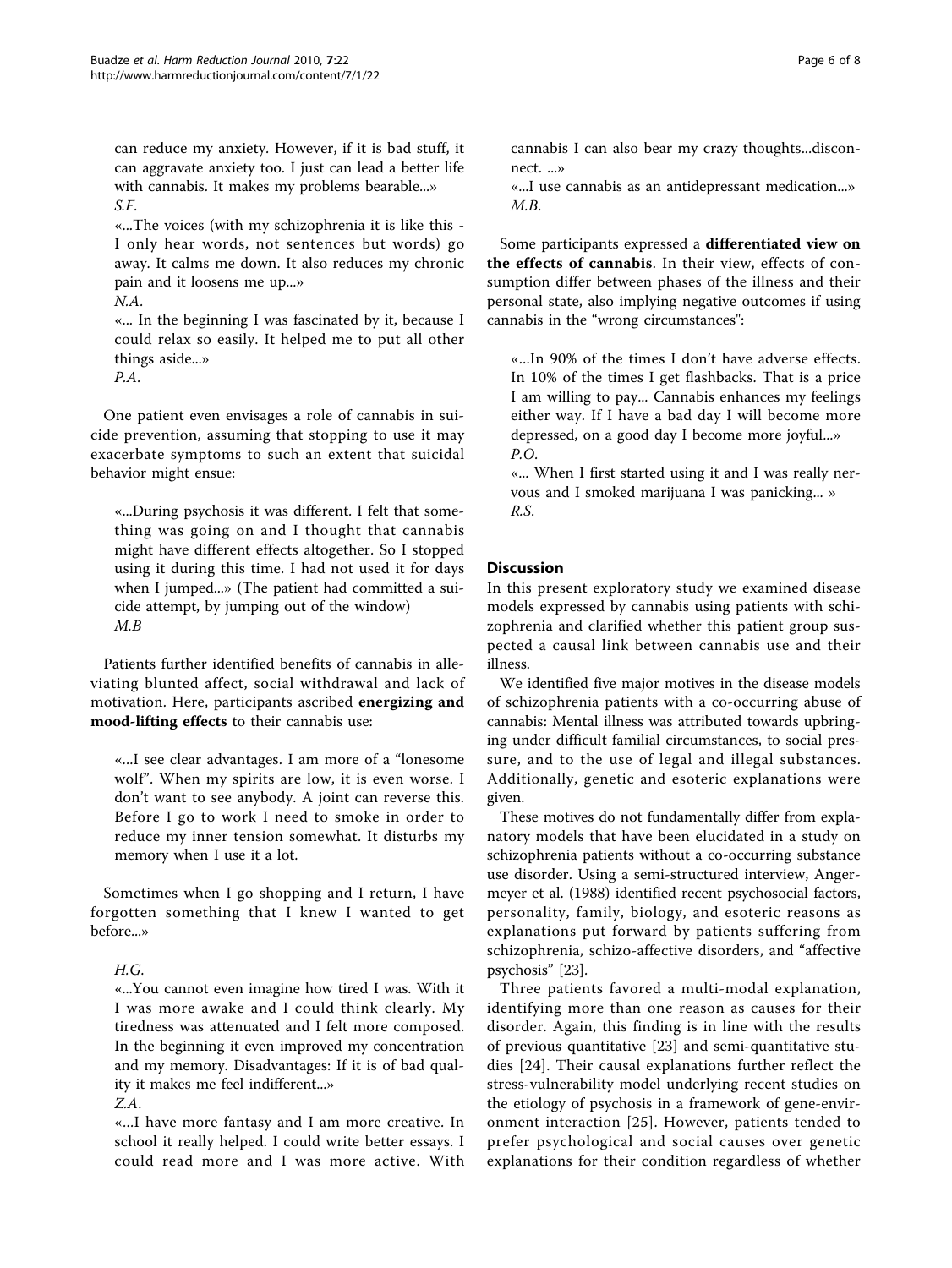<span id="page-6-0"></span>they thought they suffered from schizophrenia or from other disturbances.

Interestingly, in this sample patients made a direct connection between the use of hallucinogens and amphetamines and the development of a mental illness at a later time. With regard to cannabis such a relationship was not made. One the contrary, apart from some adverse effects, (e.g. induction of flashbacks and perturbance of memory) patients had a rather positive view of cannabis and stated to use it to reduce tension, to attenuate symptoms of depression, to blunt the disturbing effects of acoustic hallucinations, or for relaxation purposes.

Furthermore, patients repeatedly described that they had experienced mental health problems well before they had started using cannabis, thus negating a causal relationship between the use of cannabis and the onset of schizophrenia all together.

Previous studies had found that reasons for cannabis use among individuals with psychotic disorders mainly comprised boredom, social motives, the wish to improve sleep, anxiety and agitation, control of negative and positive psychotic symptoms, increased energy levels, and improved cognitive function [\[12,13\]](#page-7-0).

A recent review, categorized reasons for cannabis use in 4 main groups: enhancement of positive feelings, relief of dysphoria, social reasons, and reasons related to the illness and side effects of medication. It was found that patients most commonly describe enhancement of positive affect, relief from dysphoria and social enhancement. Fewer patients reported reasons related to relief of psychotic symptoms or relief of side effects of medication. Patients sometimes stated that cannabis negatively affected positive symptoms [[26](#page-7-0)].

Our results are in accordance with these findings.

The differentiation between "good" and "bad" cannabis might relate to the findings of variable potency of cannabis extracts and its different ratios of Δ9-THC, CBD, and other pharmacological active ingredients [[27\]](#page-7-0). However, it has also been known for a long time that the effects of cannabis are socially "constructed" and may vary across different situations and expectations [\[28\]](#page-7-0).

Our study has some important limitations. First, this is an exploratory study aiming at an in-depth understanding of patients' views, thus using a small sample. Second, all study patients were recruited from the same treatment facility. Thus, it is unclear to what extent the present findings can be generalized. The present results should be verified in further studies involving more and more diverse patients.

### Conclusion

In summary, we found that patients with schizophrenia had a rather positive view of cannabis. This perception was reflected in their individual models of illness, which

negated a causal link between schizophrenia and cannabis. Thus, we suggest that clinicians consider these findings in their work with patients suffering from such co-occurring disorders. Frequently, cannabis use of patients with schizophrenia has only been seen as a misbehavior leading to an untoward treatment outcome. Therefore, it often resulted and still results in withholding treatment or excluding such patients from certain treatment settings like day-care facilities or fulltime hospitals (RS, personal communication). In view of the beliefs surrounding cannabis use described above the majority of this patient group may not understand such an intervention. Rather patients may construe this therapeutic strategy as social rejection on the part of their therapists, which has been shown to significantly contribute to experiences of stigma and discrimination [\[29,30](#page-7-0)]. Stigma, then, has been found to act as an environmental risk factor for the onset and course of schizophrenia [[31](#page-7-0)]. Further, treatment approaches which do not take account

of patients' subjective illness models are not likely to enhance early help-seeking for psychosis and treatment collaboration [[32\]](#page-7-0). Moreover, given the missing scientific evidence of deleterious effects of cannabis use on the course of schizophrenia [3], we think that such confrontational approaches cause additional harm to this already heavily burdened patient group. In conclusion patients' causal attributions and individual recovery strategies should be routinely explored in the context of the doctor-patient-relationship.

#### Acknowledgements

We acknowledge the work of Kaethi Muster, Bignetta Caprez, and Kurt Braegger in transcribing the tape-recorded interviews and their contribution to the preparation of the manuscript.

#### Author details

<sup>1</sup>Psychiatric University Hospital, Research Group on Substance Use Disorders Selnaustrasse 9, 8001 Zurich, Switzerland. <sup>2</sup>University of Zurich, Center for Disaster and Military Psychiatry, Zurich, Switzerland and University of Leipzig, Department of Social Medicine, Leipzig, Germany. <sup>3</sup>Research Institute for Public Health and Addiction, Zurich, Switzerland.

#### Authors' contributions

AB, ML, RS, BS contributed to the design and the coordination of the study. All authors helped to draft the manuscript. All authors read and approved the final version of the manuscript.

#### Competing interests

The authors declare that they have no competing interests.

#### Received: 7 April 2010 Accepted: 28 September 2010 Published: 28 September 2010

#### References

- Hall W: [Is cannabis use psychotogenic?](http://www.ncbi.nlm.nih.gov/pubmed/16427475?dopt=Abstract) Lancet 2006, 367:193-195.
- 2. Macleod J, Davey Smith G, Hickman M: [Does cannabis use cause](http://www.ncbi.nlm.nih.gov/pubmed/16581402?dopt=Abstract) [schizophrenia?](http://www.ncbi.nlm.nih.gov/pubmed/16581402?dopt=Abstract) Lancet 2006, 367:1055.
- 3. Zammit S, Moore TH, Lingford-Hughes A, Barnes TR, Jones PB, Burke M, Lewis G: [Effects of cannabis use on outcomes of psychotic disorders:](http://www.ncbi.nlm.nih.gov/pubmed/18978312?dopt=Abstract) [systematic review.](http://www.ncbi.nlm.nih.gov/pubmed/18978312?dopt=Abstract) Br J Psychiatry 2008, 193:357-363.